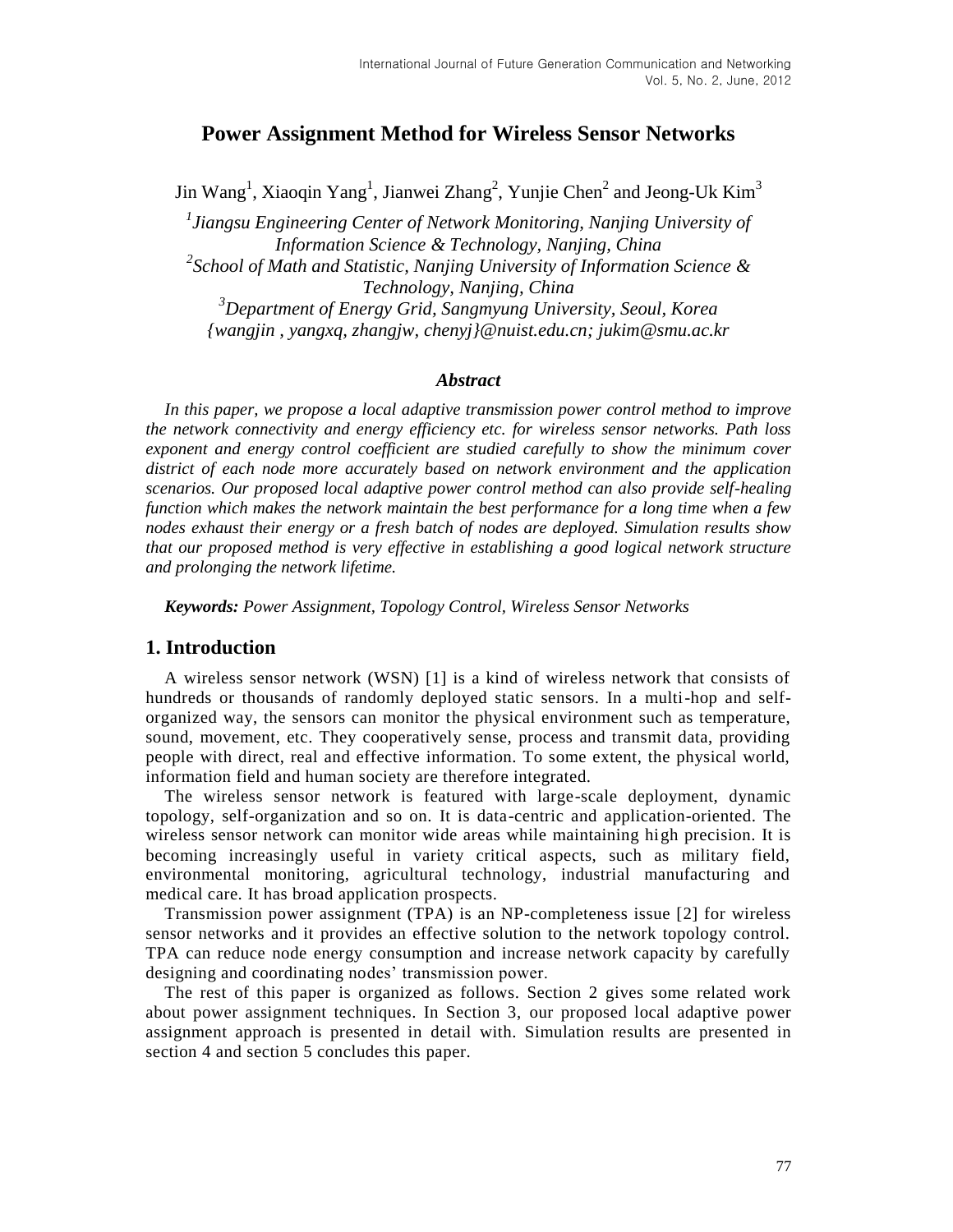# **2. Related Work**

Paolo Santi organized these diverse strategies into two categories: homogeneous Critical Transmitting Range (CTR) and non-homogeneous topology control [3]. In the former case, all the network nodes must use the same transmitting range, and the topology control problem reduces to the simple problem of determining the minimum value of the transmitting range such that a certain network wide property is satisfied. In the latter case, nodes are allowed to choose different ranges.

The CTR for connectivity in stationary and mobile networks have been much investigated in past years, and it was found that determining the CTR for all the nodes in a distributed way is impossible [4]. Moreover, a few of isolated nodes can lead to a large CTR. As a result, the network performance is greatly reduced. In addition, in many scenarios, sensor nodes can change the transmit power level, then determining the transmit power level for every node to get a better network performance becomes preferred. This problem is known in the literature as the Range Assignment (RA) problem that was first studied by Kirousis et al. [5].

The RA problem can be tackled in a distributed manner, consequently it attracts much attention in recent years and some RA strategies are proposed erenow. Depending on the type of information that is used to compute the topology, RA strategies can be further classified into three categories: location based RA strategies, such as DRNG [6] and DLMST [7].

On the basis of the above analysis, this paper proposes a novel power control method named local adaptive transmit power assignment. It takes both the path loss exponent and the energy control coefficient into consideration in order to characterize the minimum cover district of each node more accurately and precisely according to network environment and application scenario of the network. Moreover, it provides a self-healing function that makes the network maintain the best performance for a long time when a few of the nodes exhaust their energy.

# **3. Our Proposed Local Adaptive Power Assignment Method**

For every node u in the network, the operations are the same. A node in the network should mainly response to the following events.

(1) The placement finish event

The placement finish event can be trigger by a preset timer. When the timer expires, it means the deployment of the network is finished. And then each node in the network broadcasts a Hello message using the maximum transmit power, and the node ID and maximum transmit power should be contained in this message.

(2) The Hello message receive event

Upon receiving the Hello message, the node will compute the pass loss of the link and store it in the memory.

(3) The neighbor discovery finish event.

The neighbor discovery finish event can also be trigger by a preset timer. When the timer expires, it means the node has received the Hello message from all its physical neighbors. And then the node will compute a total order of all its physical neighbors according to pass loss of the links. In addition, the node should broadcast its computed order to all its physical neighbor nodes.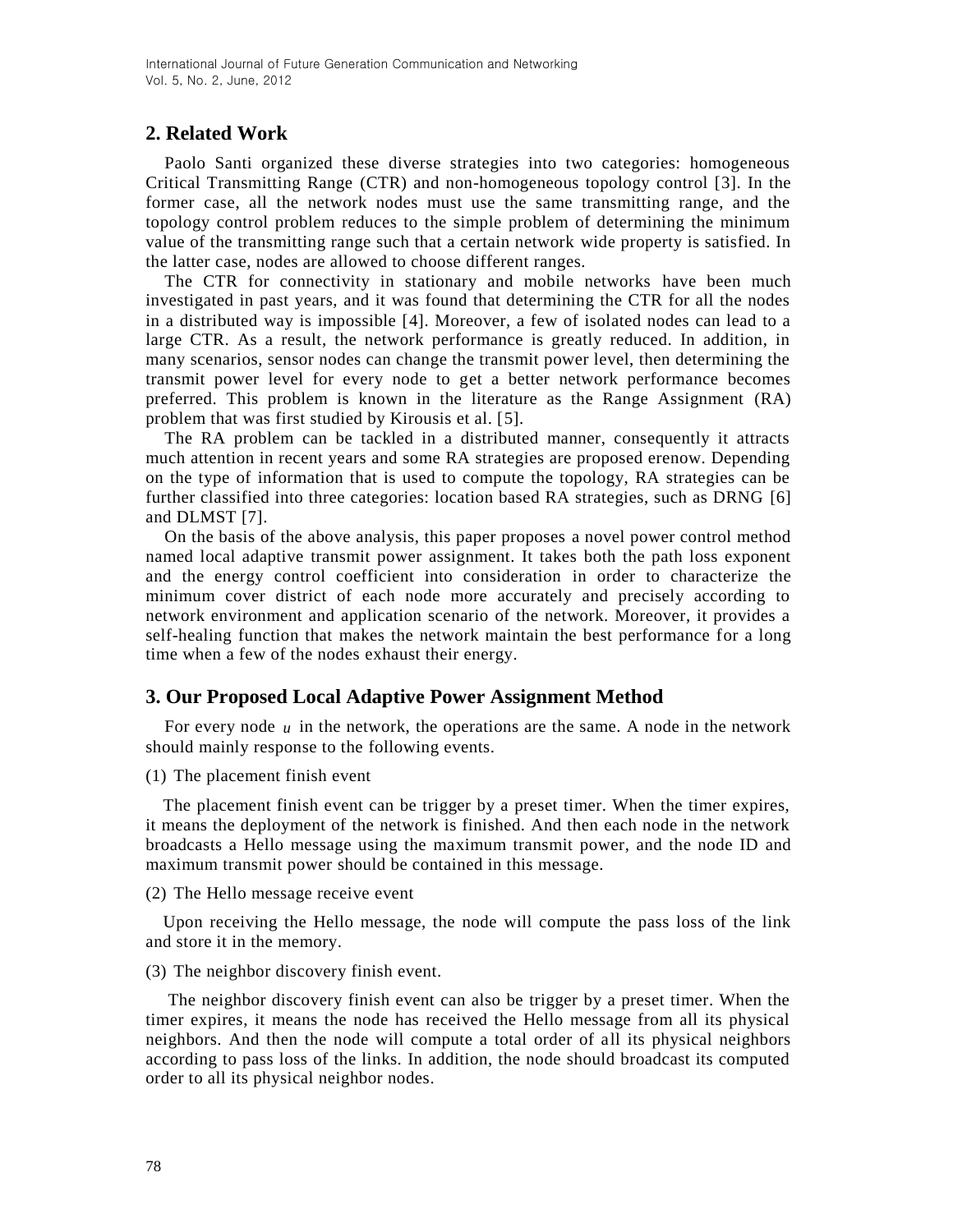(4) The total order receive event.

Upon receiving the total order message, the node will store it in the memory. When the node has received total order from all its neighbor nodes, the node will select nodes from its physical neighbor set to form the logical neighbor set. For this purpose, a node *u* traverses according to the link quality in descending order.

(5) The logical structure establish event.

When the timer representing the logical structure establish event expires, each node will select a transmit power level which can just cover all the nodes which belong to its logical neighbor set.

(6) The logical neighbor set change event.

The logical neighbor set change event is usually caused by death of old nodes or deployment of fresh nodes. Of course, sometimes the mobility of the nodes can lead to a variation of the logical neighbor set too. When the logical neighbor set change event happens, the node should set a random back-off time. If the node receives a connect message before the back-off time expires, it accepts the connection invitation and then continues previous work. Otherwise, node decreases the energy control coefficient with a step of 0.1 and re-determines its logical neighbor set. It is repeated until the node's logical neighbor set increases or gets minimum value. Finally, the node broadcasts a connect message to its logical neighbors.

# **4. Simulation Results**

We use OMNET++ platform to evaluate the performance of our proposed LA-TPA algorithm. In all the simulations, the nodes are randomly distributed in an 800m\*500 m<sup>2</sup> rectangular area. The number of the sensors varies from 50 to 100. The radio transmission range corresponding to the maximum transmit power is 200m when the pass loss exponent is 2.

In this paper, we use the average node degree, the average local path hop and the average transmit power to evaluate the performance of topology control algorithms. In fact, the average node degree is the average number of nodes in the logical neighbor set. It can reflect the severity of the network's signal conflict, which have an influence on the network's throughput. The average local path hop is the average hop count for a node to transmit a packet to the sink node. It can not only reflect the energy consumption for a node, but also affects the transmit delay of the packet. It can be said that the topology with a smaller average local path hop has a better network performance. The average transmit power is vital for the energy efficiency and network capacity. It is measured by its corresponding transmit range in this paper. In addition, all data displayed below are average of 100 repeated simulations.

Next, we present a simulation study of our proposed local adaptive transmission power approach (LA-TPA) and XTC and STC [8] algorithms. STC algorithm is added as another comparison object here because it also takes the pass loss exponent into consideration.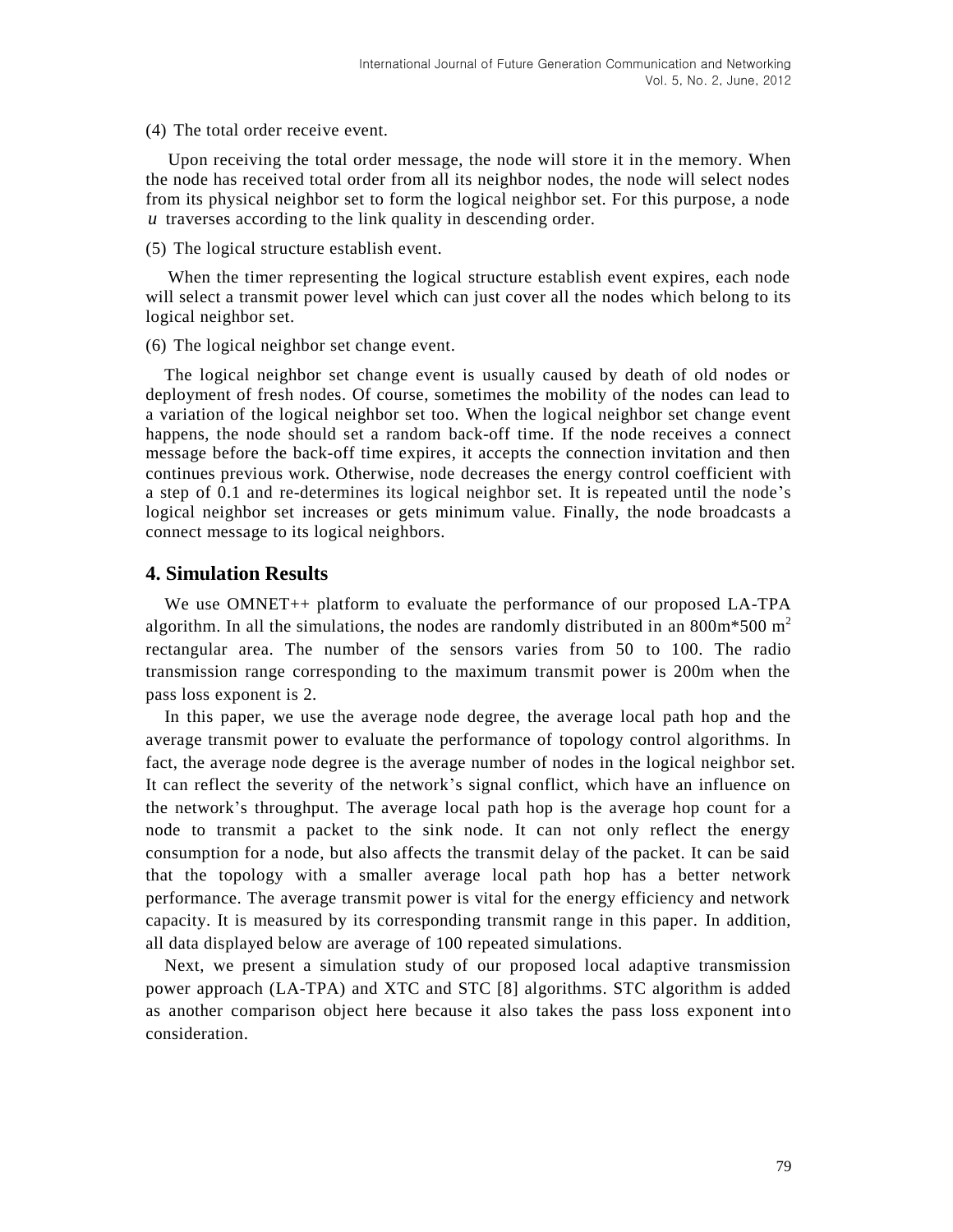International Journal of Future Generation Communication and Networking Vol. 5, No. 2, June, 2012







**Figure 2. Comparision of the Average Transmit Power**

Figure 1 and 2 show the average node degree and the average transmit power of the three algorithms mentioned above when the number of the nodes deployed in the rectangular area varies from 50 to 100.

We can see that the performance metrics of the target topologies constructed by the three algorithms just have a small deviation. Consequently, in order to demonstrate the superiority of the proposed algorithm, we give a comparison of an additional significant performance metrics, namely the maximum number of death nodes. The maximum number of death nodes is the threshold when the network becomes isolated just recently.



**Figure 3. Comparision of the Maximum Number of Death Nodes**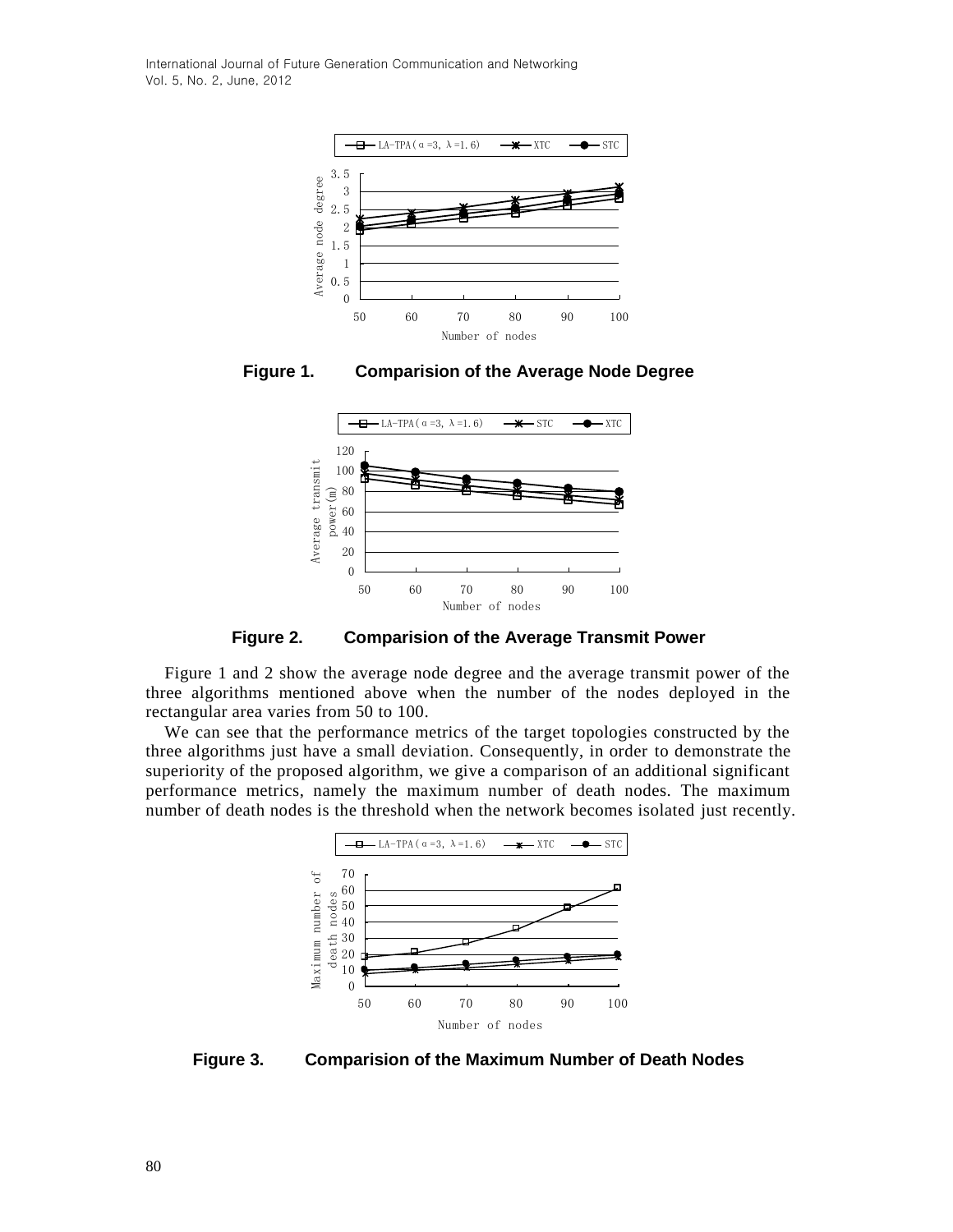The maximum number of death nodes of the three algorithms is as Figure 3 shows. We can see that the LA-TPA algorithm can tolerate more death nodes than XTC and STC algorithms when the number of nodes in the network varies from 50 to 100. Moreover, the maximum number of death nodes corresponding to the LA-TPA algorithm increases more sharply than the other two algorithms. The maximum number of death nodes corresponding to the LA-TPA is about 60 when there are 100 nodes in the network, which is much larger than 20 and 18 corresponding to the STC and XTC separately. Consequently, we believe that our proposed novel LA-TPA approach can prolong the lifetime of the network effectively.

### **5. Conclusion**

A local adaptive power assignment method is proposed in this paper. It takes the path loss exponent and energy control coefficient into consideration to characterize the minimum cover district of each node more accurately and precisely according to the network environment and the application scenario to achieve better performance. Moreover, it provides a self-healing function which makes the network maintain the best performance for a long time when a few of the nodes exhaust their energy

#### **Acknowledgements**

This work was also supported by the National Natural Science Foundation of China (61173072). It was also supported by the Power Generation & Electricity Delivery of the Korea Institute of Energy Technology Evaluation and Planning (KETEP) grant funded by the Korea government Ministry of Knowledge Economy (20101020300620).

#### **References**

- [1] Akyildiz IF, Su W, Sankarasubramaniam Y and Cayirci E, "A survey on sensor networks", IEEE Communications Magazine, vol. 40, no. 8, **(2002)**.
- [2] Cheng X, Narahari B, Simha R, Cheng MX and Liu D, "Strong minimum energy topology in wireless sensor networks: NP-Completeness and heuristics", IEEE transactions on mobile computing, vol. 2, no. 3, **(2003)**.
- [3] Santi P (Editor), "Topology Control in Wireless Ad Hoc and Sensor Networks", John Wiley and Sons, Chichester, UK **(2006)**.
- [4] Narayanaswamy S, Kawadia V, Sreenivas R and Kumar P, "Power control in ad hoc networks: theory, architecture, algorithm and implementation of the compow protocol", Proc. European Wireless, **(2002)** February 25-28; Florence, Italy.
- [5] Kirousis L, Kranakis E, Krizanc D and Pelc A, "Power consumption in packet radio networks", Theoretical Computer Science, vol. 243, **(2000)**.
- [6] Li N and Hou JC, "Localized topology control algorithms for heterogeneous wireless networks", IEEE/ACM Transactions on Networking, vol. 13, no. 6, **(2005)**.
- [7] Li N and Hou JC, "Topology control in heterogeneous wireless networks: Problems and solutions", Proc 13th Joint Conf on IEEE Computer and Communications Societies, **(2004)** March 7-11; Hong Kong, China.
- [8] Sethu H and Gerety T, "A new distributed topology control algorithm for wireless environments with non-uniform path loss and multipath propagation", Ad Hoc Networks, vol. 8, no. 3, **(2010)**.